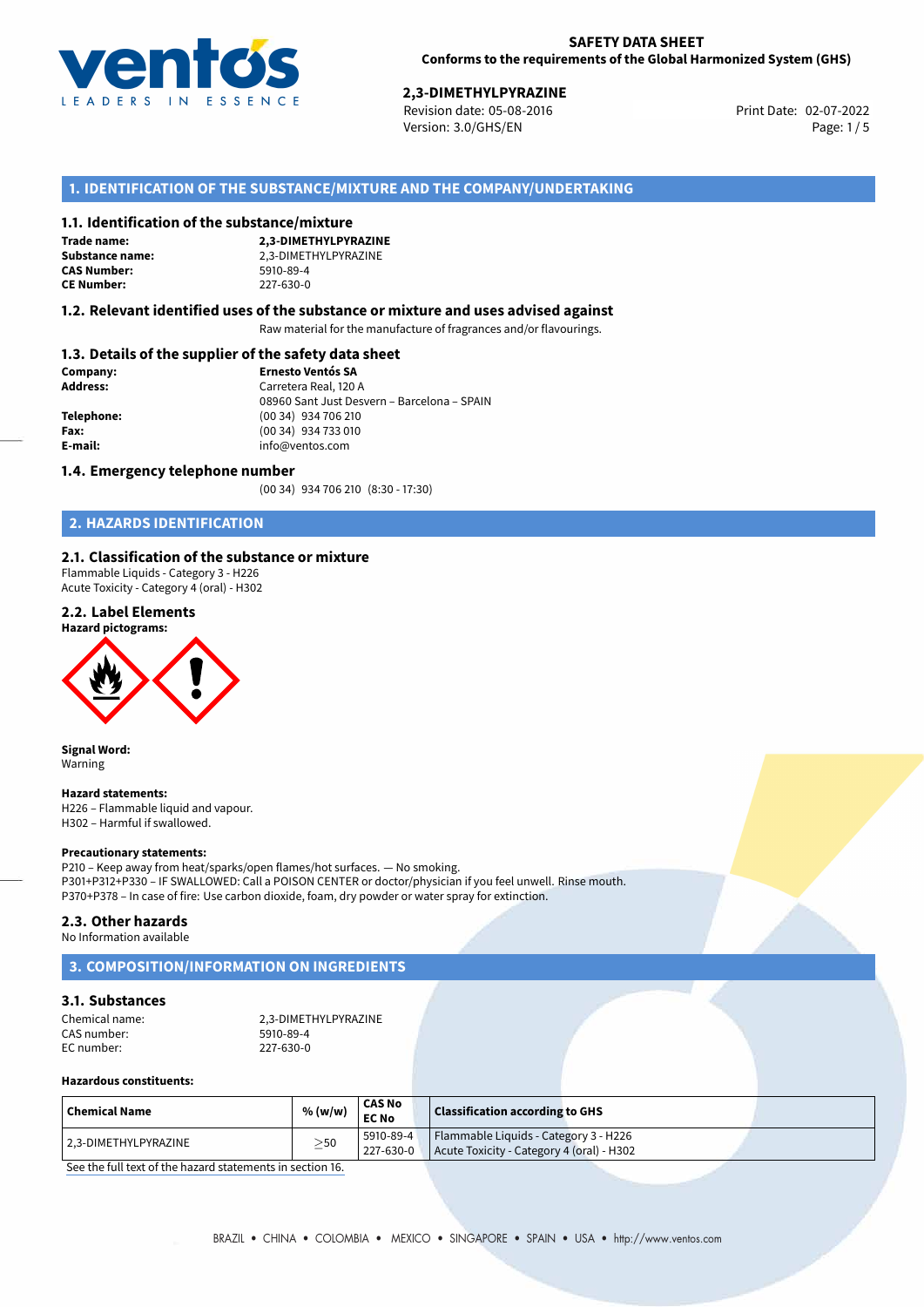

## **SAFETY DATA SHEET Conforms to the requirements of the Global Harmonized System (GHS)**

**2,3-DIMETHYLPYRAZINE**<br>Revision date: 05-08-2016 Print Date: 02-07-2022 Version: 3.0/GHS/EN Page: 2 / 5

# **3.2. Mixtures**

Not applicable

# **4. FIRST-AID MEASURES**

# **4.1. Description of necessary first aid measures**

| Ingestion:    | Rinse mouth with water.                                                                                               |
|---------------|-----------------------------------------------------------------------------------------------------------------------|
|               | Obtain medical advice.                                                                                                |
|               | Keep at rest. Do not induce vomiting.                                                                                 |
| Eye contact:  | In case of contact with eyes, rinse immediately with plenty of water for at least 15 minutes and seek medical advice. |
| Inhalation:   | Remove person to fresh air and keep at rest.                                                                          |
|               | Seek immediate medical advice.                                                                                        |
| Skin contact: | Take off immediately all contaminated clothing.                                                                       |
|               | Thoroughly wash affected skin with soap and water.                                                                    |
|               | Seek medical attention if symptoms persist.                                                                           |
|               |                                                                                                                       |

# **4.2. Most important symptoms and effects, both acute and delayed**

No information available.

# **4.3. Indication of any immediate medical attention and special treatment needed**

No information available.

# **5. FIRE-FIGHTING MEASURES**

# **5.1. Extinguishing Media**

Water spray, carbon dioxide, dry chemical powder or appropriate foam. For safety reasons do not use full water jet.

## **5.2. Special hazards arising from the substance or mixture**

Known or Anticipated Hazardous Products of Combustion: Emits toxic fumes under fire conditions.

## **5.3. Advice for firefighters**

High temperatures can lead to high pressures inside closed containers. Avoid inhalation of vapors that are created. Use appropriate respiratory protection. Do not allow spillage of fire to be poured into drains or watercourses. Wear self-contained breathing apparatus and protective clothing.

# **6. ACCIDENTAL RELEASE MEASURES**

## **6.1. Personal precautions, protective equipment and emergency procedures**

Evacuate surronding areas. Ensure adequate ventilation. Keep unnecessary and unprotected personnel from entering. Do not breathe vapor/spray. Avoid contact with skin and eyes. Information regarding personal protective measures: see section 8.

## **6.2. Environmental precautions**

To avoid possible contamination of the environment, do not discharge into any drains, surface waters or groundwaters.

## **6.3. Methods and materials for containment and cleaning up**

Cover with an inert, inorganic, non-combustible absorbent material (e.g. dry-lime, sand, soda ash). Place in covered containers using non-sparking tools and transport outdoors. Avoid open flames or sources of ignition (e.g. pilot lights on gas hot water heater). Ventilate area and wash spill site after material pickup is complete.

## **6.4. Reference to other sections**

Information regarding exposure controls, personal protection and disposal considerations can be found in sections 8 and 13.

# **7. HANDLING AND STORAGE**

# **7.1. Precautions for safe handling**

Do not store or handle this material near food or drinking water. Do not smoke. Avoid contact with the eyes, skin and clothing. Wear protective clothing and use glasses. Observe the rules of safety and hygiene at work. Keep in the original container or an alternative made from a compatible material.

# **7.2. Conditions for safe storage, including any incompatibilities**

Store in tightly closed and preferably full containers in a cool, dry and ventilated area, protected from light. Keep away from sources of ignition (e.g. hot surfaces, sparks, flame and static discharges). Keep away from incompatible materials (see section 10).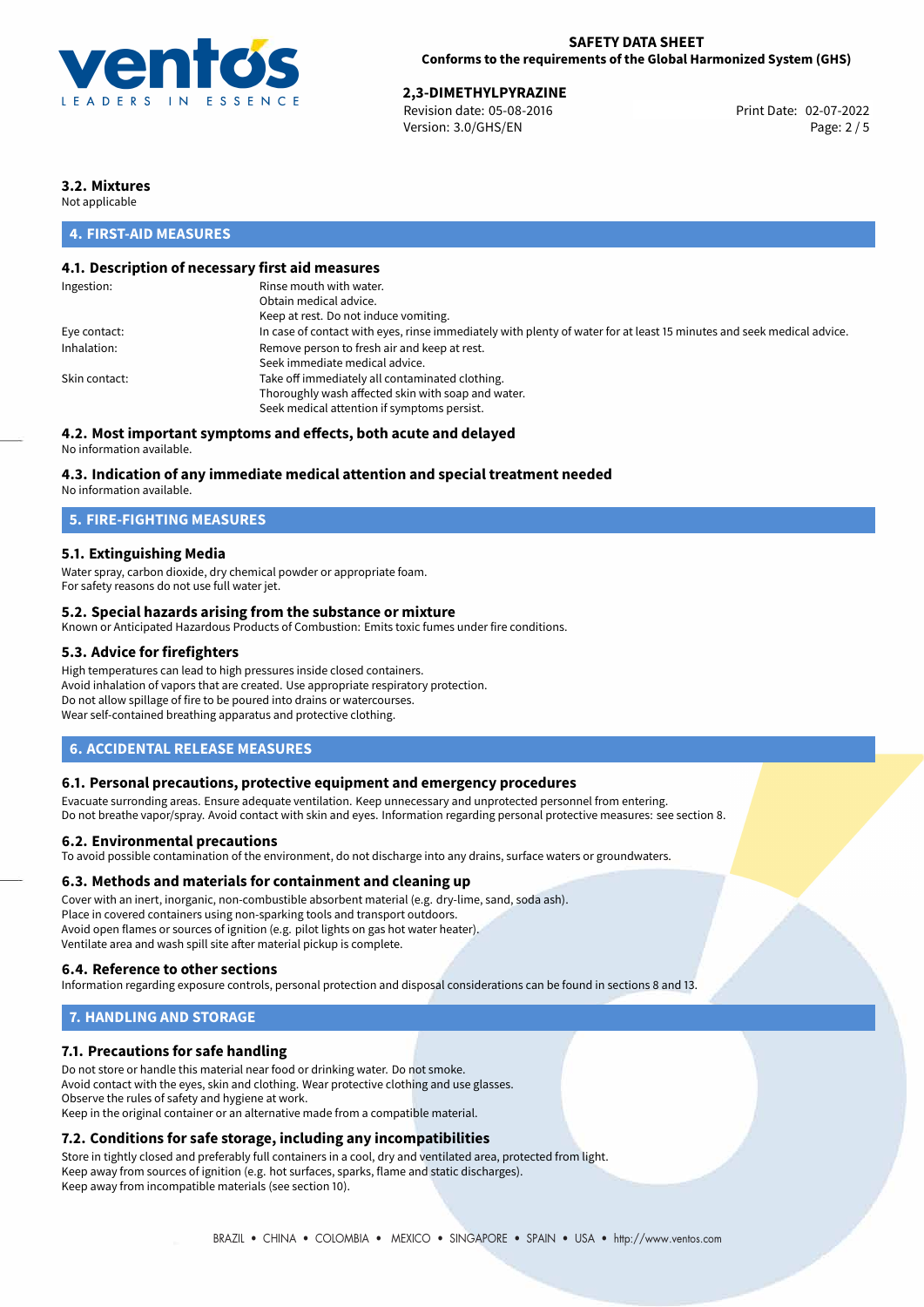

**2,3-DIMETHYLPYRAZINE**<br>Revision date: 05-08-2016 Print Date: 02-07-2022 Version: 3.0/GHS/EN Page: 3 / 5

# **7.3. Specific end use(s)**

No information available.

# **8. EXPOSURE CONTROLS AND PERSONAL PROTECTION**

# **8.1. Control parameters**

Components with occupational exposure limits: None known.

## **8.2. Exposure controls**

Measures should be taken to prevent materials from being splashed into the body. Provide adequate ventilation, according to the conditions of use. Use a mechanical exhaust if required.

## **8.3. Individual protection measures, such as personal protective equipment**

| Eye/Face protection:             | Chemical safety goggles are recommended. Wash contaminated goggles before reuse.                                                            |
|----------------------------------|---------------------------------------------------------------------------------------------------------------------------------------------|
| Hand Protection:                 | Chemical-resistant gloves are recommended. Wash contaminated gloves before reuse.                                                           |
| Body protection:                 | Personal protective equipment for the body should be selected based on the task being performed and the risks<br>involved.                  |
| Respiratory Protection:          | In case of insufficient ventilation, use suitable respiratory equipment.                                                                    |
| Environmental exposure controls: | Emissions from ventilation or process equipment should be checked to ensure they comply with environmental<br>protection legislation.       |
|                                  | In some cases, filters or engineering modifications to the process equipment will be necessary to reduce emissions to<br>acceptable levels. |

# **9. PHYSICAL AND CHEMICAL PROPERTIES**

# **9.1. Information on basic physical and chemical properties**

| Appearance:                            | Liquid                    |
|----------------------------------------|---------------------------|
| Colour:                                | Conforms to standard      |
| Odour:                                 | Conforms to standard      |
| Odour theshold:                        | Not determined            |
| pH:                                    | Not determined            |
| Melting point/freezing point:          | Not determined            |
| Boling point/boiling range:            | $155 - 157$               |
| Flash point:                           | 54 °C                     |
| Evaporation rate:                      | Not determined            |
| Flammability:                          | Not determined            |
| Lower flammability/Explosive limit:    | Not determined            |
| Upper flammability/Explosive limit:    | Not determined            |
| Vapour pressure:                       | 4 <sub>hPa</sub>          |
| Vapour Density:                        | Not determined            |
| Density:                               | 0,998-1,008 g/mL (20°C)   |
| Relative density:                      | $0,998 - 1,008$ (20°C)    |
| Water solubility:                      | SLIGHTLY SOLUBLE IN WATER |
| Solubility in other solvents:          | Not determined            |
| Partition coefficient n-octanol/water: | Not determined            |
| Auto-ignition temperature:             | Not determined            |
| Decomposition temperature:             | Not determined            |
| Viscosity, dynamic:                    | Not determined            |
| Viscosity, kinematic:                  | Not determined            |
| Explosive properties:                  | Not determined            |
| Oxidising properties:                  | Not determined            |
|                                        |                           |

# **10. STABILITY AND REACTIVITY**

## **10.1. Reactivity**

No hazardous reactions if stored and handled as prescribed/indicated.

## **10.2. Chemical stability**

The product is stable if stored and handled as prescribed/indicated.

## **10.3. Possibility of hazardous reactions**

No hazardous reactions if stored and handled as prescribed/indicated.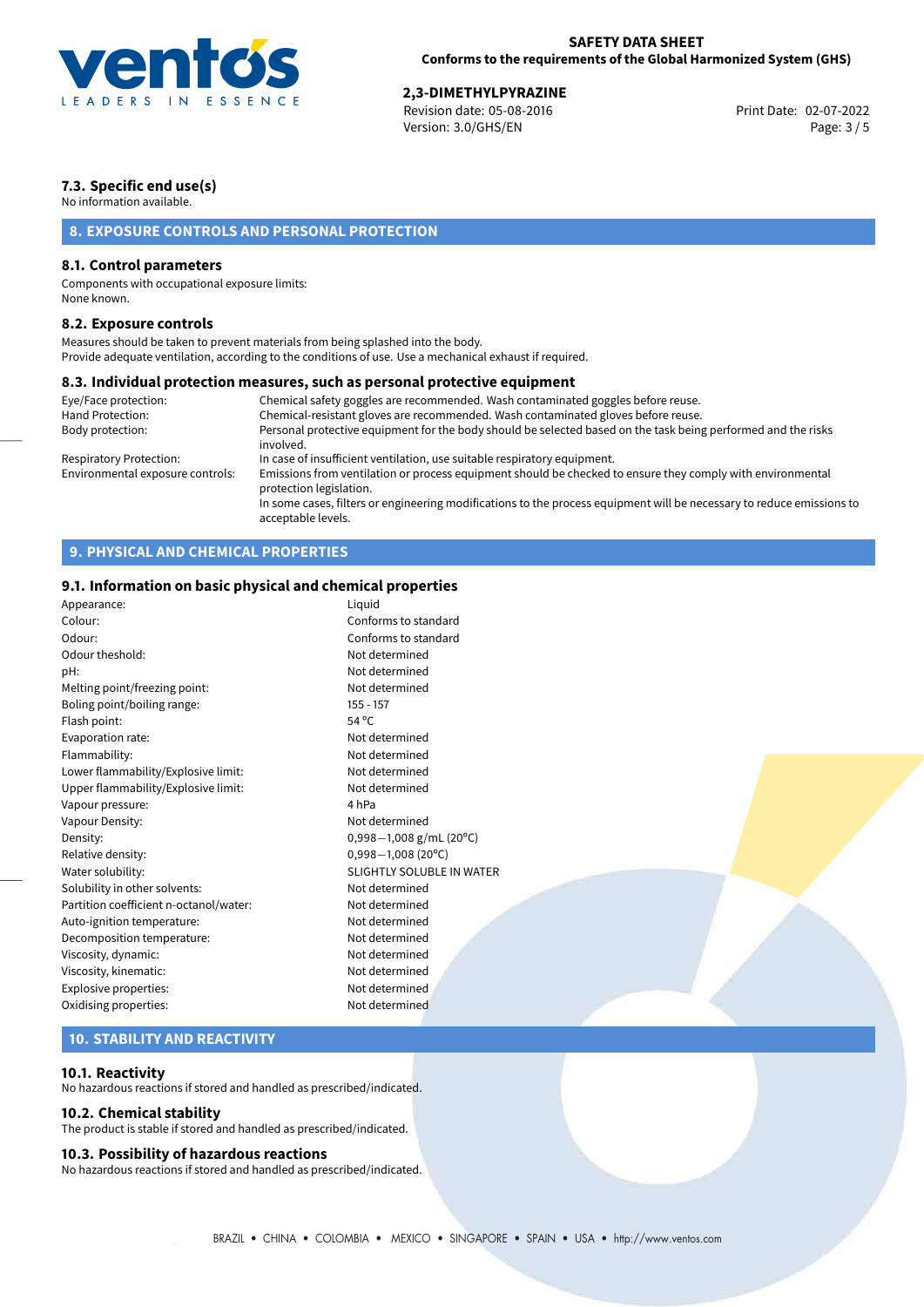

**2,3-DIMETHYLPYRAZINE**<br>Revision date: 05-08-2016 Print Date: 02-07-2022 Version: 3.0/GHS/EN Page: 4 / 5

# **10.4. Conditions to Avoid**

Conditions to Avoid: Excessive heat, flame or other ignition sources.

## **10.5. Incompatible materials**

Avoid contact with strong acids and bases and oxidizing agents.

## **10.6. Hazardous decomposition products**

During combustion may form carbon monoxide and unidentified organic compounds.

# **11. TOXICOLOGICAL INFORMATION**

| <b>Acute toxicity</b>             | Harmful if swallowed.                                                     |
|-----------------------------------|---------------------------------------------------------------------------|
| <b>Skin corrosion/irritation</b>  | Based on the data available, the criteria for classification are not met. |
| Serious eye damage/irritation     | Based on the data available, the criteria for classification are not met. |
| Respiratory or skin sensitisation | Based on the data available, the criteria for classification are not met. |
| <b>Germ cell mutagenicity</b>     | Based on the data available, the criteria for classification are not met. |
| Carcinogenicity                   | Based on the data available, the criteria for classification are not met. |
| <b>Reproductive toxicity</b>      | Based on the data available, the criteria for classification are not met. |
| <b>STOT-single exposure</b>       | Based on the data available, the criteria for classification are not met. |
| <b>STOT-repeated exposure</b>     | Based on the data available, the criteria for classification are not met. |
| <b>Aspiration hazard</b>          | Based on the data available, the criteria for classification are not met. |

# **12. ECOLOGICAL INFORMATION**

## **12.1. Toxicity**

### **Assessment:**

Based on the data available, the criteria for classification are not met. **Experimental/calculated data:** No information available.

## **12.2. Degradability**

No information available.

## **12.3. Bioaccumulative potential**

No information available.

# **12.4. Soil mobility**

No information available.

## **12.5. Other adverse effects**

See also sections 6, 7, 13 and 15 Do not allow to get into waste water or waterways.

# **13. DISPOSAL CONSIDERATIONS**

## **13.1. Waste treatment methods**

Dispose of in accordance with national and local environmental regulations.

# **14. TRANSPORT INFORMATION**

|                                  | <b>ADR/RID/ADN</b>                                  |  | <b>IMDG</b>                                         |  | <b>IATA-ICAO</b>                                    |  |
|----------------------------------|-----------------------------------------------------|--|-----------------------------------------------------|--|-----------------------------------------------------|--|
| 14.1. UN Number                  | <b>UN1993</b>                                       |  | <b>UN1993</b>                                       |  | <b>UN1993</b>                                       |  |
| 14.2. UN Proper Shipping Name    | FLAMMABLE LIQUID, N.O.S. (2,3-<br>DIMETHYLPYRAZINE) |  | FLAMMABLE LIQUID, N.O.S. (2,3-<br>DIMETHYLPYRAZINE) |  | FLAMMABLE LIQUID, N.O.S. (2,3-<br>DIMETHYLPYRAZINE) |  |
| 14.3. Transport Hazard Class(es) |                                                     |  |                                                     |  |                                                     |  |
| 14.4. Packing Group              | $\mathbf{III}$                                      |  |                                                     |  | $\mathbf{III}$                                      |  |
| 14.5. Environmental hazards      | No                                                  |  | <b>No</b>                                           |  | No                                                  |  |
| Additional information           |                                                     |  |                                                     |  |                                                     |  |

# **14.6 Special precautions for user**

None known

# **14.7. Transport in bulk according to Annex II of MARPOL 73/78 and the IBC Code**

No information available